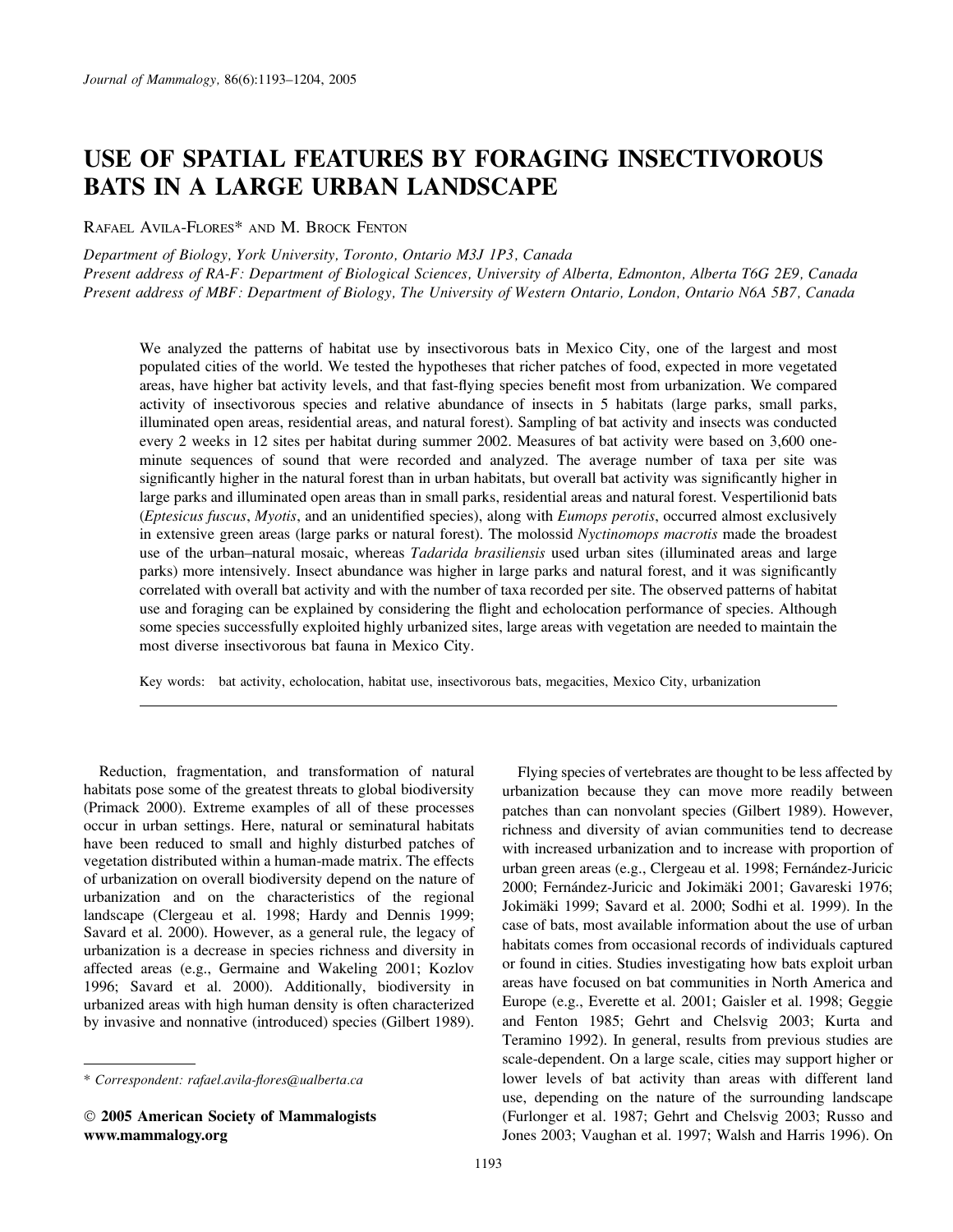a smaller scale, wooded areas, water bodies, and streetlamps are important for the species that have been studied (Everette et al. 2001; Furlonger et al. 1987; Gaisler et al. 1998; Gehrt and Chelsvig 2003; Kurta and Teramino 1992; Sánchez et al. 1989).

It is not clear why some species of bats use urban settings and others do not. The occurrence of bats in a given location depends on the presence of suitable food and roosts in appropriate areas, so foraging and roosting requirements of species should provide insight into bat–city relationships. Urban environments may offer abundant potential roosts for bats that roost in crevices and hollows (Everette et al. 2001; Geggie and Fenton 1985; Jones and Jayne 1988; Sánchez et al. 1989), but there is no quantitative support for this assumption. Availability of roosts as limiting factors does not explain why some building-dwelling insectivorous species (e.g., Myotis yumanensis) rarely occur in highly urbanized areas (Evelyn et al. 2004). Available information on insectivorous bats suggests that the most common species in cities are those often foraging on high densities of insects found near white-light lamps (Furlonger et al. 1987; Gaisler et al. 1998).

Observations of bats foraging around streetlamps suggest that relatively fast-flying species emitting narrow-band echolocation calls most often exploit these clusters of insects (Blake et al. 1994; Hickey et al. 1996; Rydell 1992; Rydell and Racey 1995; Schnitzler et al. 1987). This association between relatively fast-flying bats and streetlamps generated the suggestion that these species are better suited to exploit these kinds of insect accumulations in open areas than are slow-flying species (Rydell 1992; Rydell and Racey 1995). However, this hypothesis is challenged by the fact that slower-flying species sometimes forage around lamps (Bell 1980; Fenton and Morris 1976; Furlonger et al. 1987). An alternative hypothesis is that slower-flying bats are at higher risk of predation than fast-flying bats when foraging in lighted areas (Rydell and Racey 1995).

The purpose of this study was to compare levels of insectivorous bat activity in different urban settings in Mexico City, a subtropical megacity. We monitored relative insect abundance to explore relationships between bat activity and food availability and compared bat activity in urban and nearby natural forest with no urbanization to gain insight into the influence of urbanization on the native bat assemblage. We hypothesized that more natural and vegetated habitats would support higher levels of insect abundance and thus higher levels of bat activity and higher species richness than more urbanized sites. Our subtropical urban bat assemblage included molossids, fast-flying species not represented in previous studies of bats in cities. We used our data to indirectly test predictions of the ''fast-flight advantage hypothesis'' for bats foraging under lighted conditions.

### MATERIALS AND METHODS

Study area and sampling sites.—The Mexico City metropolitan area is located in central Mexico, at the southernmost limit of the Nearctic region (Arita and Ortega 1998). The Mexico City metropolitan area extends over more than 1,100 km<sup>2</sup> (Ezcurra and Mazari-Hiriart 1996) and encompasses the large urban area north of Distrito Federal (Mexico City proper) and some adjacent small cities corresponding politically to Estado de Mexico. The lowest and dominant altitude for most of the Mexico City metropolitan area is 2,240 m, but it increases slightly from city center to southern and western areas. The predominant climate in the urban area is sub–humid temperate (annual mean temperature around  $15^{\circ}$ C) with rain occurring during the summer (slightly more humid in western, southern, and southwestern areas). This climate becomes semidry, but still temperate (annual mean temperature  $12-16^{\circ}\text{C}$  and rainy during the summer, toward northeastern Mexico City (INEGI 2001). Grasslands and desert scrub are the dominant vegetation in northern and eastern areas, whereas southeastern lowlands are dominated by agricultural fields; gradients of oak–pine–fir forests are present in relatively large areas south, east, and west of the city (Ezcurra 1998; INEGI 2001).

We conducted fieldwork entirely in Mexico City proper, within the Distrito Federal. We employed a stratified study design to ensure representation of contrasting urban features within different geographic and climatic zones of the Mexico City metropolitan area. First, we chose 3 main 10-km-diameter areas located in northeastern (NE), west-central (WC), and southeastern (SE) Mexico City. Within each of these zones, we selected 4 sampling sites for each of the following urban habitats: large parks  $(>100$  ha), where the 4 sites were located within the same park (2 sites selected in areas covered with vegetation and 2 at the shore of artificial lakes); small parks  $(< 5$  ha); open areas, illuminated with white-light lamps (plazas, monuments, temples, parking lots, and so on); and highly populated  $(>10,000$  persons/km<sup>2</sup> according to INEGI [2001]), concrete-dominated sites. The large parks were Bosque de San Juan de Aragón (NE; 140 ha), Bosque de Chapultepec (WC; 428 ha), and Parque Ecológico de Xochimilco (SE; 215 ha). Sampling sites, separated by at least 200 m, were arbitrarily established based on security, traffic, and access factors, but never considering a priori bat presence or absence. In total we sampled 12 presumably independent sites (replicates) per habitat. Complete replication of large parks was not possible because of the low number of suitable parks in the city.

For comparison, we selected 12 sites in a natural forest located in the Milpa Alta mountain area, Distrito Federal, 11 km southeast of suburban Mexico City. Sites were established every 300 m along an uphill, dirt road surrounded by natural vegetation. The Milpa Alta area is part of the Sierra del Chichinautzin Mountain Range, and comprises the lowest (in altitude) well-preserved natural forest in the Mexico City region. Sampling points ranged in altitude between 2,800 and 2,950 m, and the vegetation along the transect was dominated by pine– oak, pine, and fir forests supporting a dense shrub stratum (Navarro 2002). Climate in this area has been described as semicold with abundant rain during the summer (annual mean temperature of  $12^{\circ}$ C— INEGI 2001).

Acoustic sampling of bat activity.—We visited each sampling site every 2 weeks between late May and late August 2002 to monitor bat activity, for a total of 6 sampling periods. At each site, we recorded echolocation calls for 5 min in 2 periods, early (within 2.5–3.0 h after dusk, starting at around 2030 h) and late (within 2.5–3.0 h starting at around 2300 h). However, only one 10-min period rather than two 5-min periods was usually recorded in 5 of the illuminated open locations because the lights were typically turned off at 2300 h. During every sampling night we visited 8 different sites located within the same zone of the city following a specific and fixed route established according to traffic and access. We reversed the order in the next sampling period. In that way, each of the 60 sampling sites was monitored at a variety of times through the entire field season (a 1-way analysis of variance [ANOVA] did not detect differences between sampling times across the 60 sites;  $F = 0.392$ ,  $df = 59$ ,  $P = 1.00$ ).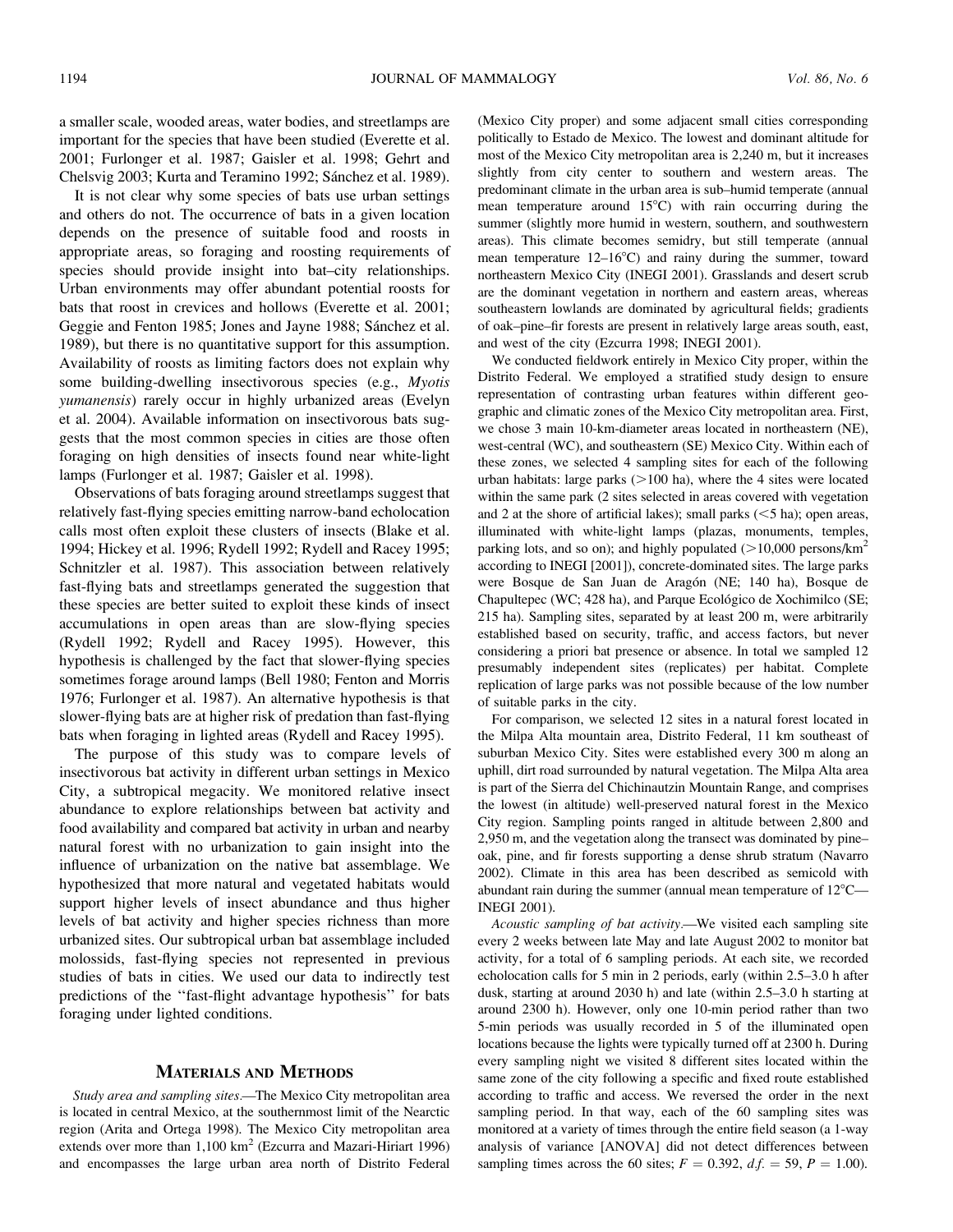

FIG. 1.—Sound spectrograms showing typical calls of the 6 bat taxa recorded in the Mexico City region. Real features of calls are to scale, except for species 1 and 2, where the interpulse interval was shortened.  $1 = Eumops$  perotis;  $2 = Nyctionomops$  macrotis;  $3 = Tadarida$ *brasiliensis*;  $4 =$  unidentified vespertilionid;  $5 =$  species of genus *Myotis*;  $6 =$  *Eptesicus fuscus.* 

High-frequency, real-time recordings were made by using a D-980 bat detector (Pettersson Elektronik AB, Uppsala, Sweden) connected to a portable computer (Dell Latitude, Dell Computer Corporation, Austin, Texas) running BatSound Pro (Pettersson Elektronik AB). Connection to the computer was made through a high-speed sound card (DAQCard-6062E, National Instruments, Austin, Texas), and incoming sounds were highpass-filtered by using an F 2000 Control filter (Pettersson Elektronik AB) set at a low gain. The high-frequency output of the bat detector made it possible to record on computer bat calls emitted at frequencies between 1 and 125 kHz continuously for 1 min intervals (hereafter, 1-min recordings may be referred as ''files''). Recording settings were defined both in the software (frequency sampling  $= 250$  kHz; gain  $= 2$ ; 16 bits/sample; 44,100 samples/s) and directly in the bat detector (gain  $= 10\%$ ), and they were kept constant during the whole field season regardless of site. We used a tripod to maintain the bat detector position at  $45^{\circ}$  to the horizontal, 1.2 m above ground. Geographical orientation of the microphone varied according to the situation to record at the ''core'' of the habitat: it was directed toward lamps in illuminated open areas, toward water on lakeshores, toward buildings in residential areas, and toward trees in parks. We took measurements of air temperature and recorded time at the beginning of each 5-min recording to control for the possible influence of these factors.

Sound analysis.—To estimate bat activity, we identified and counted the absolute numbers of search-phase bat echolocation calls by visually examining spectrograms (time–frequency–amplitude displays) of every 1-min sequence at 2,000-ms windows by using BatSound Pro software. Because display settings affect the visual perception of calls, we always used the same parameter levels for the spectrogram window (threshold  $= 9$ ; amplitude contrast  $= 3$ ). We only counted calls intense enough to be visually identifiable on spectrograms. In many cases we took quick call measurements on screen to identify species or played the sounds to corroborate the presence of calls. We also counted the number of feeding buzzes (defined as the increase in pulse repetition rate associated with attempted captures of prey—Griffin et al. 1960) to obtain a rough indication of capture rates. As an alternative method to estimate bat activity, we counted the number of files (1-min sequences) at which a minimum of 2 consecutive calls was recorded for given species (equivalent to the acoustic activity index of Miller [2001]).

Extreme call variation and low signal-to-noise ratio (reflecting the low gain used to make recordings in a noisy area) prevented the use of quantitative methods to identify bat calls. Thus, calls were qualitatively identified to species or genus by visually examining spectrograms on BatSound Pro and by matching them with calls recorded from hand-released bats from the Mexico City area. Except for Tadarida brasiliensis, which presents an enormous call variation in the area (Ratcliffe et al. 2004), it was usually easy to separate the taxa just by looking at frequency features (highest frequency, lowest frequency, and frequency with most energy) on spectrograms, but in some instances we also relied on time-dependent parameters (duration and interpulse interval; Fig. 1). To avoid confusing  $T.$  brasiliensis with other local species (Sánchez et al. 1989) using constant frequencyfrequency-modulated calls within the same range of frequencies (e.g., Lasiurus cinereus and Eptesicus fuscus—Barclay et al. 1999; Betts 1998; Obrist 1995; O'Farrell et al. 2000), we did not try to identify calls with "intermediate" characteristics. Potential Myotis species recorded during this study include M. velifer, M. lucifugus, M. volans, and M. californicus (Navarro 2002; Sánchez et al. 1989). In Table 1 we show call parameters we used, both from foraging and handreleased animals. Capture, handling, release, and recording of live bats followed guidelines established by the American Society of Mammalogists (Animal Care and Use Committee 1998).

To assign some level of confidence to visual separation of calls and identification of species, we conducted a discriminant function analysis (DFA) by using several good-quality calls recorded during the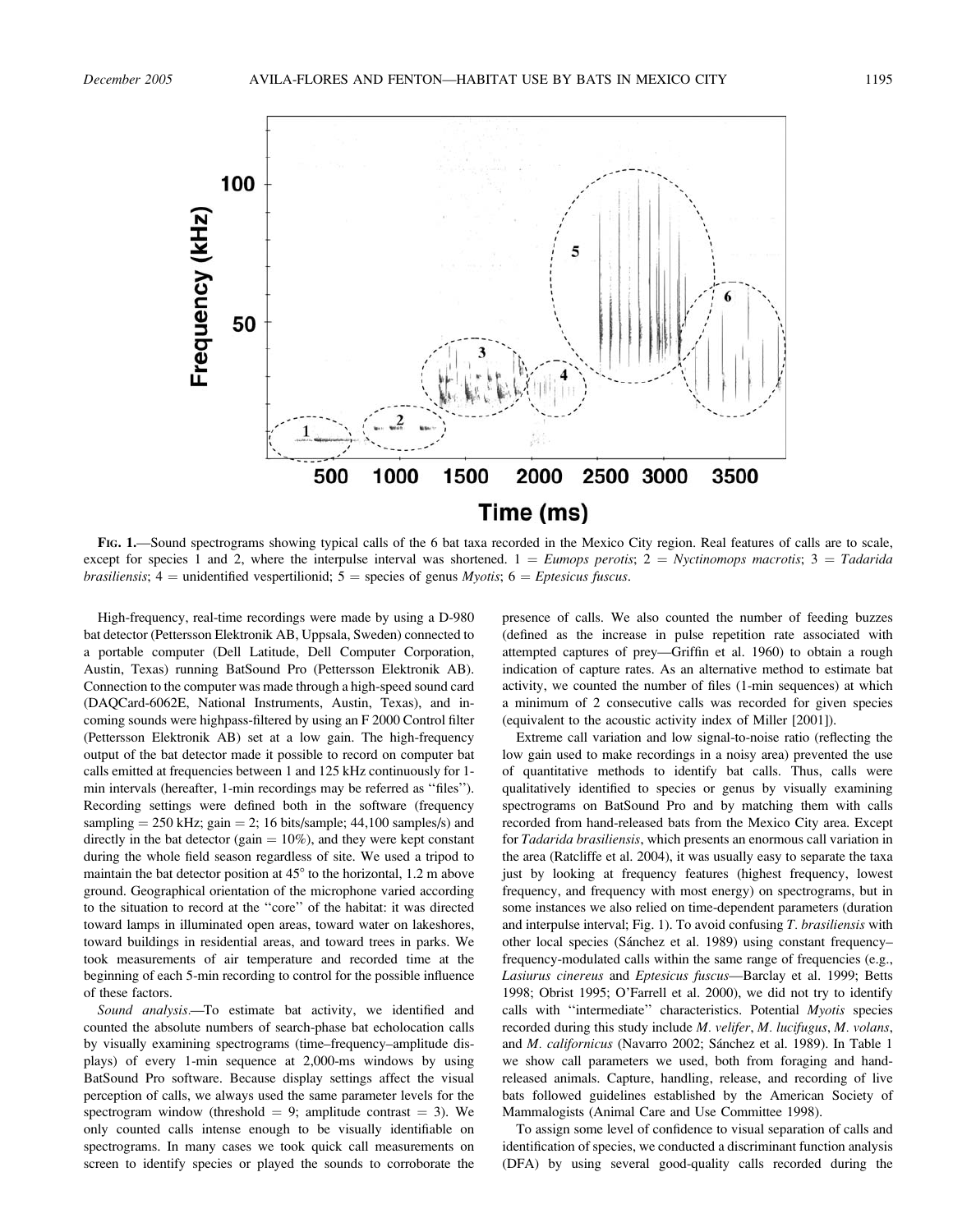TABLE 1.—Averages and coefficients of variation (CVs) of call parameters for the 6 bat taxa considered in this study. Parameters are shown separately for field-recorded and for reference calls (sample sizes  $[n]$  are reported in the same order). Reference calls for *Myotis* species include calls of M. velifer and M. volans. MEF = frequency with most energy (kHz);  $LF =$  lowest frequency (kHz); HF = highest frequency (kHz); DUR  $=$  duration (ms); IPI  $=$  interpulse interval (ms).

|                        |                  | <b>MEF</b> |           |      | LF        |                     |     | HF                                    |      |      | <b>DUR</b>     |                          |                                 | <b>IPI</b> |           |           |                          |                               |           |                       |                |
|------------------------|------------------|------------|-----------|------|-----------|---------------------|-----|---------------------------------------|------|------|----------------|--------------------------|---------------------------------|------------|-----------|-----------|--------------------------|-------------------------------|-----------|-----------------------|----------------|
|                        |                  | Sampling   |           |      | Reference |                     |     | Sampling Reference Sampling Reference |      |      |                |                          |                                 |            | Sampling  | Reference |                          | Sampling                      |           | Reference             |                |
| Taxon                  | $\boldsymbol{n}$ |            | CV        |      | CV        | X                   | CV  | X                                     | CV   | Χ    | CV             | X                        | CV                              | X          | CV        | X         | CV                       | X                             | CV        | X                     | CV <sub></sub> |
| <i>Eumops perotis</i>  | 50.              | 7.4        | 5.0       |      |           | 6.8                 | 4.0 |                                       |      |      | 8.2 5.9        | $\overline{\phantom{m}}$ | $\hspace{0.1mm}-\hspace{0.1mm}$ |            | 57.9 39.4 | $\sim$    | $\overline{\phantom{a}}$ | 1.369                         | 21.5      |                       |                |
| Nyctinomops macrotis   | 60.40 12.0       |            | 12.8 13.1 |      |           | 3.3 11.3 11.3 11.8  |     |                                       |      |      |                | 4.3 13.0 16.2 15.6       |                                 |            |           |           |                          | 6.8 18.6 23.5 34.6 25.9 1.203 |           | 75.9 795.4 28.1       |                |
| Tadarida brasiliensis  | 130.21 27.5 13.8 |            |           | 30.5 |           | 16.5 26.3 13.6 28.5 |     |                                       | 11.0 |      | 30.3 17.5 33.3 |                          | 19.5                            | 13.7       | 16.2      | 9.5       | 16.6                     |                               |           | 239.7 38.3 231.1 27.8 |                |
| Unknown vespertilionid |                  | 6 33.1     | 7.3       |      |           | 27.3                | 5.9 |                                       |      | 40.5 | 9.0            |                          |                                 |            | 2.9 27.6  |           |                          | 62.5 17.1                     |           |                       |                |
| Eptesicus fuscus       |                  | 25 34.9    | 7.6       |      |           | 31.0                | 7.9 |                                       |      | 48.3 | 19.0           |                          |                                 | 6.1        | 16.5      |           |                          | 131.4 28.7                    |           |                       |                |
| Myotis species         | 130.31 46.8      |            | 6.7       | 46.6 | 7.0       | 41.1                | 6.2 | 41.9                                  |      |      | 4.3 61.4 22.0  | 54.1                     | 7.2                             | 4.4        | 27.0      | 3.4       | 58.8                     |                               | 73.6 39.0 |                       | 66.4 43.9      |

sampling period (data from Table 1). To construct the model we used the same call parameters employed to visually separate the calls (highest frequency, lowest frequency, frequency with most energy, duration, and interpulse interval). Previously, a multivariate analysis of variance showed that at least some call parameters were significantly different among species (Wilks' lambda =  $0.009, F = 149.9, df = 25$ ,  $P < 0.001$ ). The post hoc DFA indicated 5 functions effective for classifying 99.8% of calls (all except 1 call of Nyctinomops macrotis), where functions 1 and 2 accounted for 98.5% of total variance according to corresponding eigenvalues (30.0 and 1.39, respectively). Standardized canonical discriminant function coefficients and correlation coefficients showed that lowest frequency and frequency with the most energy largely determined function 1, whereas duration was strongly correlated with function 2. These results provided a high level of confidence for visual identification of calls based mostly on frequency parameters and call duration. A more detailed description of call identification is provided by Avila-Flores (2003).

Insect sampling.—We estimated relative insect abundance by using a photographic ''trapping'' method, a combination of the technique used by Bell (1980) to attract insects and those used by Rydell (1992) and Blake et al. (1994) to photograph and count insects. Photographic trapping provided a general indication of insect availability at each site, bearing in mind the limitations of light-based trapping to estimate food availability for bats (Kunz 1988). At the start of every 5-min bat recording session, we placed on the ground, close to the bat detector, a 43.5-cm-long black-light lamp over a  $1-m^2$  white cloth to attract insects. We then took flash photographs with a digital camera (PowerShot G2, Canon Inc., Tokyo, Japan) placed on the cloth 15 cm above the ground and aimed toward the dark sky. Photographs were taken by using a constant aperture of 8 and a shutter speed of 1/250, fixing the focus at 80 cm. The area sampled by this technique was  $0.46$  m<sup>2</sup> per picture (at best focus). Preliminary observations showed that sometimes insects were attracted within the 1st minute after turning the lamp on (as observed by Bell [1980]), whereas other times they accumulated only after some minutes had passed. Therefore, we took 2 photographs at each site during each 5-min period, 1 at the 1st minute after turning on the light and a 2nd at the 5th minute. Flying insects appeared in the pictures as bright small dots contrasting with the dark background. We counted the number of insects in each picture by considering only those bright focused dots clearly identifiable as insects (shape and wings evident), often by making use of the zoom tool. To determine the final number of insects sampled at each 5-min period, we only considered the picture with the highest count of insects.

Statistical analyses.—We conducted exploratory analyses to assess the overall influence of temperature and time of recording on bat activity, by using the 5-min intervals as the unit of analysis. Because temperature was significantly associated with habitat (homogeneity of slopes test:  $F = 8.99$ ,  $df = 4$ ,  $P < 0.001$ ), we eliminated this factor from further analyses. We conducted an analysis of covariance (ANCOVA) to control for time of recording, which had some effect on bat activity independent of habitat (slopes were homogeneous). In the ANCOVA, log-transformed number of calls was the response variable, habitat was the factor, and time of recording was the covariate. We used contrast tests to identify pairs of habitats presenting differences in bat activity.

For further statistical analyses, we considered each of the 60 sampling sites as an independent sampling unit, where data for all visits per site were summed and pooled together (temporal variation among visits is discussed by Avila-Flores [2003]). Thus, main comparisons were made between 5 habitats with 12 replicates each. Differences in logtransformed number of calls, log-transformed number of feeding buzzes, number of files with activity, and species richness among habitats were evaluated by 1-way ANOVAs, both for all species together and separately for every species or group of species. We used 2-way ANOVAs to assess the combined influence of habitat and zone of the city (NE, WC, or SE) on bat activity. Similar ANOVAs were conducted to assess the differences in log-transformed numbers of insects among habitats and zones. In all cases, we used Tukey tests to identify particular pairs of habitats or zones that were different. In addition, we used independent samples  $t$ -tests to compare bat activity (log number of calls) between small parks with white-light lamps (3 sites) and small parks with yellow illumination (9 sites), and between vegetated areas in large parks (6 sites) and lakeshores within large parks (6 sites).

The relationships between site-specific insect abundance and bat activity were evaluated by correlation analyses (Pearson correlation coefficient), both for all species together and for each group. In all cases, we log-transformed the total number of insects and the total number of calls (or feeding buzzes) per site. The relationship between number of taxa per site and insect abundance was evaluated by similar correlation analysis. In all cases, logarithmic transformations were in the form  $log(n + 1)$ . All statistical analyses were performed by using SPSS 11.0 for Windows with a significance level of 0.05.

# **RESULTS**

Patterns of habitat use.—We recorded 230,471 bat echolocation calls in Mexico City and the adjacent Milpa Alta natural forest. In these recordings we could recognize the following taxa: Vespertilionidae—Eptesicus fuscus, species of the genus Myotis, and an unidentified species (probably Corynorhinus mexicanus or C. townsendii); and Molossidae—Eumops perotis, Nyctinomops macrotis, and Tadarida brasiliensis.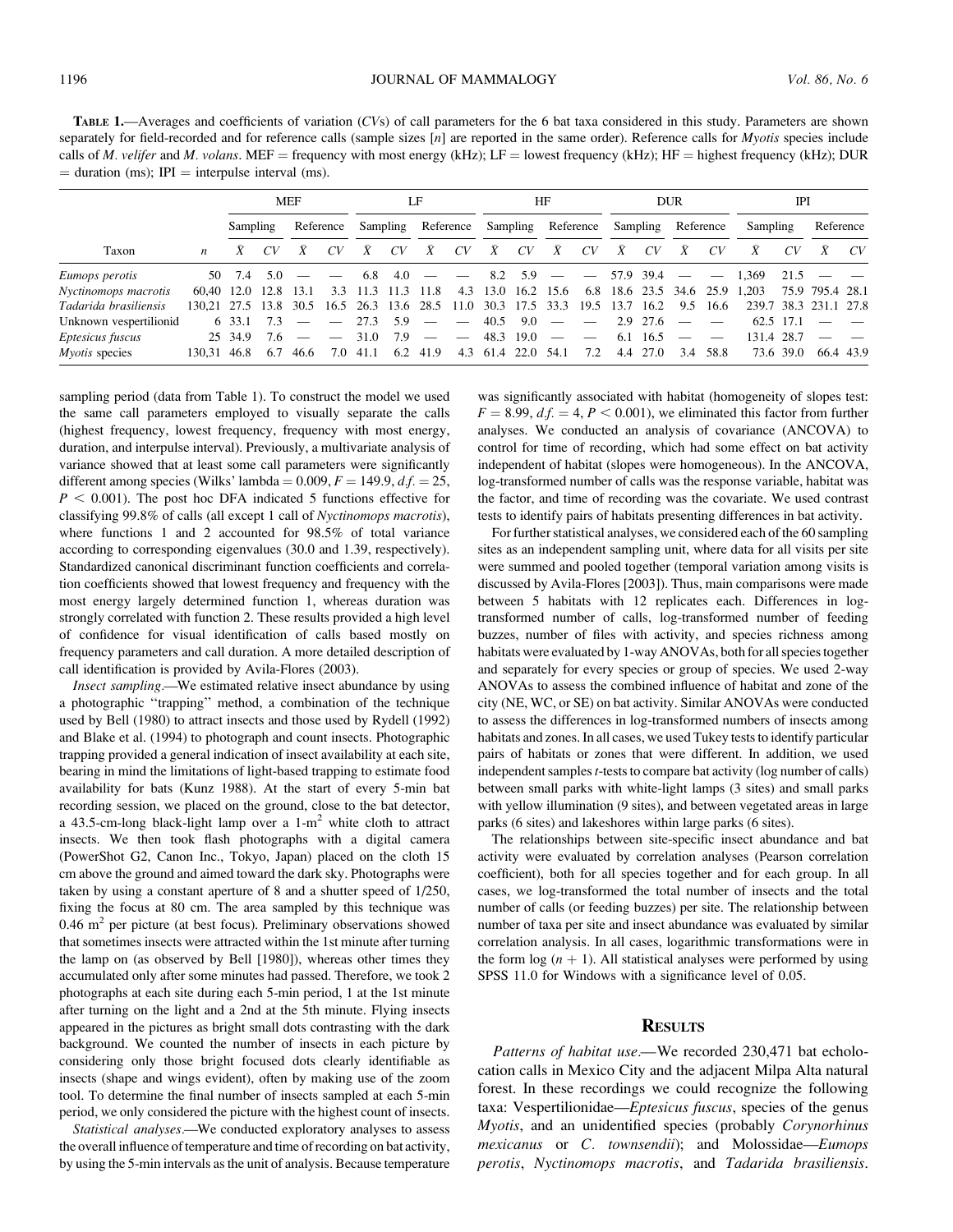

FIG. 2.—Total bat activity in 4 urban habitats and 1 natural habitat as estimated by the total number of calls recorded during the summer (720 min per habitat), log number of calls per site, number of 1-min files with activity per site, and log number of feeding buzzes per site. Number of replications (sites) per habitat is 12. Error bars represent  $\pm$ 

Acoustic monitoring revealed that bats exploited available habitats at different intensities in the Mexico City region (Fig. 2), with each taxon displaying a distinctive pattern of habitat use (Fig. 3). We present crude numbers of calls, files with activity, and feeding buzzes per habitat in Table 2. Results of 1-way ANOVAs for the average of log-transformed number of calls and for the number of files with activity show that large parks, illuminated open areas, and natural forests were used significantly more by all groups of bats pooled together than were small parks and residential areas ( $P < 0.05$ ; Table 3; Fig. 2). When controlling for time of recording, large parks and illuminated open areas had significantly higher activity than the natural forest, and small parks had more activity than residential areas (Table 3). Feeding buzzes were significantly more frequent in illuminated areas and large parks compared to small parks and residential areas, and the rate was higher in illuminated areas than in the natural forest (Table 3). Within large parks, lakeshore sites exhibited significantly higher bat activity compared to areas with only vegetation  $(t = 3.29,$  $d.f. = 10, P = 0.010$ ; Fig. 4). For small parks, those with whitelight lamps were used significantly more than parks with orange-light lamps ( $t = 4.38$ ,  $df = 10$ ,  $P = 0.002$ ; Fig. 4).

Two taxa (E. perotis and the unidentified vespertilionind) occurred exclusively in the natural forest, but we recorded no feeding buzzes from them. Statistical differences in activity estimators were significant for E. perotis ( $F = 88.03$ , d.f.  $= 4$ ,  $P < 0.001$  for log-transformed number of calls, and  $F = 24.42$ ,  $df = 4$ ,  $P < 0.001$  for files with activity) but not for the unidentified vespertilionid ( $F = 1.52$ ,  $df = 4$ ,  $P = 0.209$ , and  $F = 2.20$ ,  $df = 4$ ,  $P = 0.081$ , respectively). Activity of E. fuscus was restricted to the natural forest and 1 of the large parks (Fig. 3), but only the natural forest showed significantly higher activity than the other habitats (Table 3). Species of genus Myotis were largely restricted to large parks and the natural forest (Fig. 3), which produced significant differences between these and other urban habitats (Table 3). In urbanized areas, Myotis species were recorded only in three 1-min sequences. Although the total number of *Myotis* calls was higher in large parks, the average log number of calls and files with calls were higher in the natural forest (Fig. 3), possibly reflecting more homogeneous (spatial and temporal) use of sites in the natural forest. The importance of the natural forest for Myotis was emphasized by the number of feeding buzzes, which was significantly higher in natural forest compared to urban habitats except large parks (Table 3).

Nyctinomops macrotis used the urban–natural mosaic in the most homogeneous manner (Fig. 3). In general, N. macrotis was significantly less active in residential areas and small parks compared to large parks, illuminated areas, and natural forest (Table 3). As in Myotis, the habitat that had the highest number of calls (illuminated areas) did not show significant differences compared to the others (Table 3; Fig. 3) because activity was

 $\leftarrow$ 

<sup>1</sup> SE. LP = large park;  $SP = \text{small park}$ ; IA = illuminated open area;  $RA =$  residential area;  $NF =$  natural forest.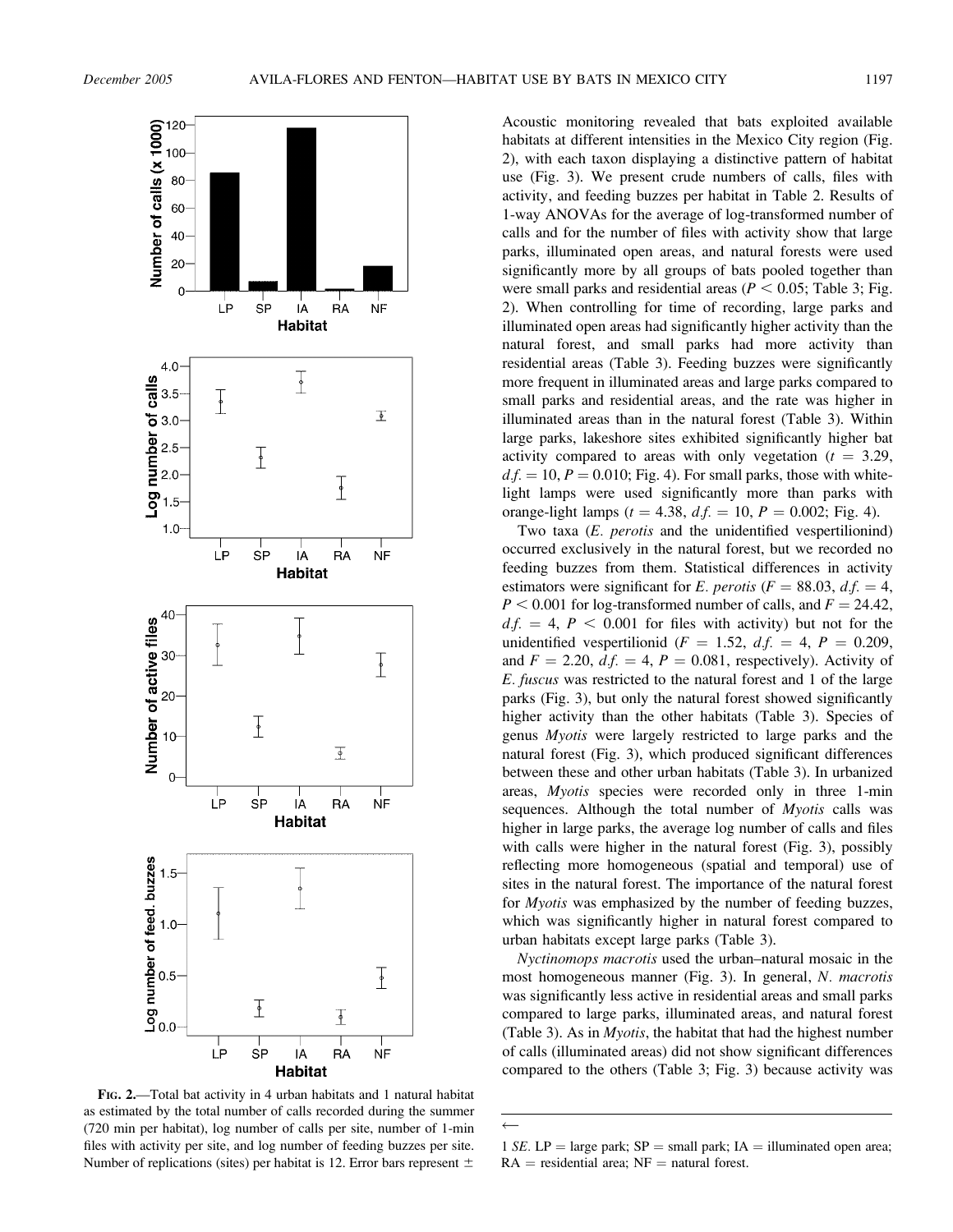

FIG. 3.—Foraging activity of a) Eptesicus fuscus, b) species of the genus Myotis, c) Nyctinomops macrotis, and d) Tadarida brasiliensis in 4 urban and 1 natural habitats as estimated by log number of calls recorded per site. An unidentified vespertilionid and Eumops perotis were only found in the natural forest. Number of replications (sites)

concentrated at a few locations. The number of recorded feeding buzzes for N. macrotis was so low that differences between habitats were not significant (Table 3).

Tadarida brasiliensis used urban areas heavily and was most active in large parks and illuminated areas (Fig. 3). Log number of calls, files with activity, and log of feeding buzzes were significantly higher in large parks and illuminated areas than in the other habitats, including the natural forest (Table 3). The same pattern arises when controlling for time of recording, but in this case small parks had higher levels of activity than residential areas and the natural forest, and the natural forest was higher than residential areas.

The distribution of overall bat activity across habitats was similar in the 3 zones of the city. A 2-way ANOVA showed that the zone of the city (NE, WC, and SE) did not account for differences in habitat use (excluding the natural forest) as estimated by log-number of calls ( $F = 19.35$ ,  $df = 3$ ,  $P <$ 0.001 for habitat effect;  $F = 1.44$ ,  $df = 2$ ,  $P = 0.250$  for zone effect;  $F = 1.07$ ,  $d.f. = 6$ ,  $P = 0.401$  for habitat–zone interaction). Only Myotis used habitats in each zone in significantly different ways ( $F = 16.12$ ,  $df = 3$ ,  $P < 0.001$ for habitat effect;  $F = 9.31$ ,  $df = 2$ ,  $P = 0.001$  for zone effect;  $F = 2.40$ ,  $df = 6$ ,  $P = 0.047$  for habitat–zone interaction). The post hoc Tukey tests showed that activity of Myotis was significantly higher ( $P < 0.05$ ) in the SE area, with most of the calls recorded in the large park (Xochimilco).

The number of taxa recorded per site through the entire sampling period (averages: 2.75 in large parks, 1.83 in small parks, 1.75 in illuminated open areas, 1.58 in residential areas, and 4.33 the natural forest) showed significant differences among habitats ( $F = 31.27$ ,  $d.f. = 4$ ,  $P < 0.001$ ). The natural forest sites harbored significantly more taxa than did urban habitats ( $P < 0.001$ ), whereas large parks supported significantly more taxa than all other urban habitats ( $P < 0.05$ ). Thus, although total bat activity is higher in some urban habitats (large parks and illuminated areas) compared to the natural one, the latter seems to support a greater number of taxa.

Correlates of insect abundance.—Differences in the log number of insects among habitats were significant ( $F = 41.62$ ,  $df. = 4$ ,  $P < 0.001$ ). Large parks had the highest average numbers of insects ( $P < 0.01$ ), whereas the natural forest had significantly ( $P < 0.001$ ) more insects than the remaining 3 urban habitats. Correlation analysis showed that total bat activity (log number of calls) was positively correlated with the log number of insects ( $r = 0.330$ ,  $df = 58$ ,  $P = 0.010$ ), but this was not true for the log number of feeding buzzes  $(r =$ 0.223,  $df = 58$ ,  $P = 0.086$ ; Fig. 5). Correlations between bat activity and insect abundance were significant and positive for *E. fuscus* ( $r = 0.331$ ,  $df = 58$ ,  $P = 0.010$ ), *E. perotis*  $(r = 0.372, d.f. = 58, P = 0.003)$ , and N. macrotis  $(r = 0.318,$  $df. = 58, P = 0.013$ , but not for *T. brasiliensis* ( $r = 0.128$ ,

 $\leftarrow$ 

per habitat is 12. Error bars represent  $\pm$  1 SE. LP = large park; SP = small park; IA = illuminated open area;  $RA$  = residential area; NF = natural forest.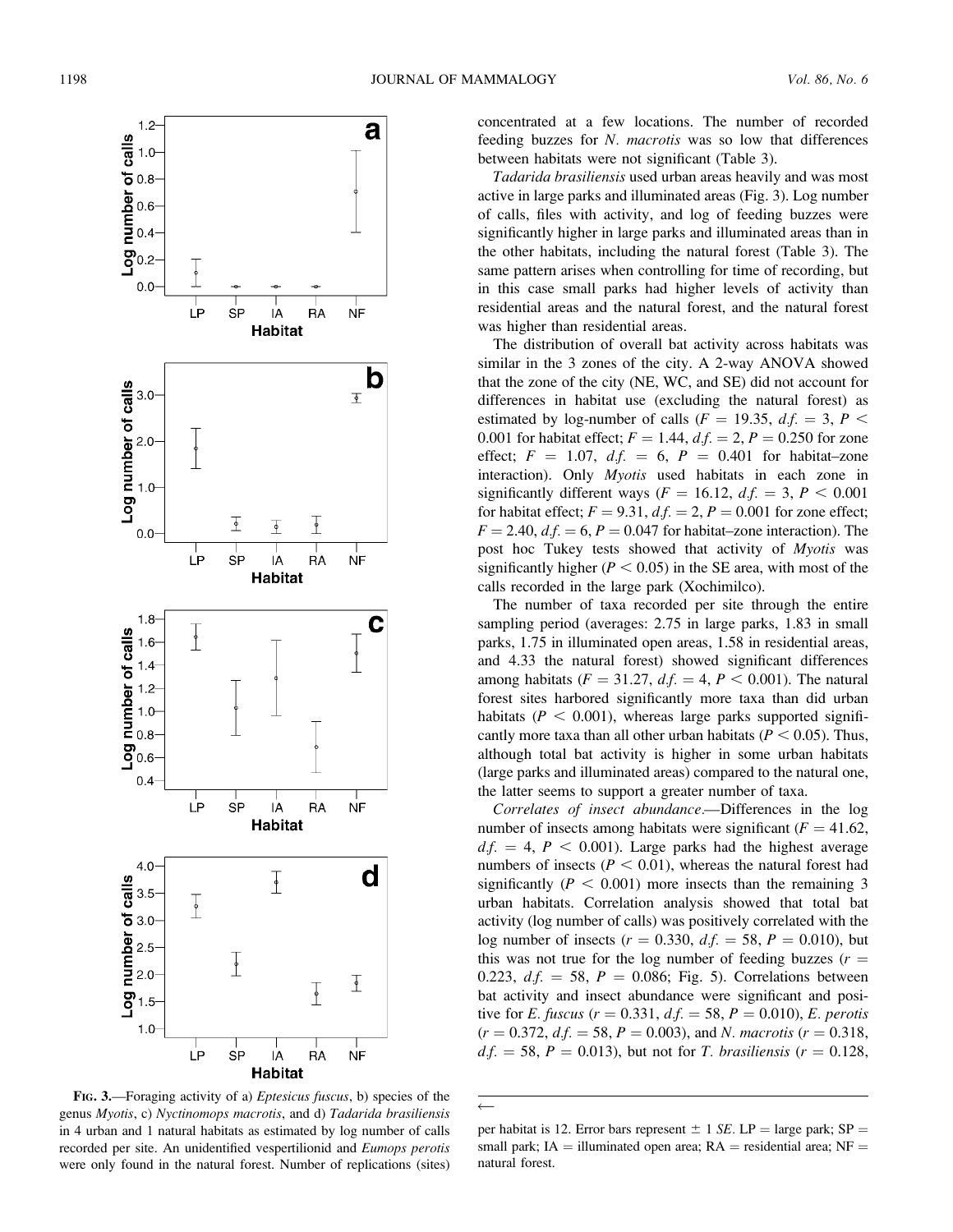| Habitat                |             |              |                   |                   |                |              |  |  |  |
|------------------------|-------------|--------------|-------------------|-------------------|----------------|--------------|--|--|--|
| Taxon                  | Large parks | Small parks  | Illuminated areas | Residential areas | Natural forest | Total        |  |  |  |
| Eptesicus fuscus       |             |              |                   |                   |                |              |  |  |  |
| Calls                  | 16          | $\mathbf{0}$ | $\boldsymbol{0}$  | $\overline{0}$    | 608            | 624          |  |  |  |
| Files with activity    | 1(0.1)      | 0(0)         | 0(0)              | 0(0)              | 9(1.3)         | 10(0.3)      |  |  |  |
| Feeding buzzes         | $\Omega$    | $\Omega$     | $\Omega$          | $\Omega$          | $\overline{2}$ | 2            |  |  |  |
| Myotis species         |             |              |                   |                   |                |              |  |  |  |
| Calls                  | 16,710      | 44           | 52                | 190               | 13,745         | 30,741       |  |  |  |
| Files with activity    | 139 (19.3)  | 2(0.3)       | 1(0.1)            | 1(0.1)            | 206 (28.6)     | 349 (9.7)    |  |  |  |
| Feeding buzzes         | 34          | $\mathbf{0}$ | $\boldsymbol{0}$  | 1                 | 32             | 67           |  |  |  |
| Unknown vespertilionid |             |              |                   |                   |                |              |  |  |  |
| Calls                  | $\theta$    | $\Omega$     | $\mathbf{0}$      | $\Omega$          | 96             | 96           |  |  |  |
| Files with activity    | 0(0)        | 0(0)         | 0(0)              | 0(0)              | 2(0.3)         | 2(0.1)       |  |  |  |
| Feeding buzzes         | 0           | $\mathbf{0}$ | $\mathbf{0}$      | $\mathbf{0}$      | $\mathbf{0}$   | $\mathbf{0}$ |  |  |  |
| Eumops perotis         |             |              |                   |                   |                |              |  |  |  |
| Calls                  | $\theta$    | $\Omega$     | $\mathbf{0}$      | $\theta$          | 1517           | 1517         |  |  |  |
| Files with activity    | 0(0)        | 0(0)         | 0(0)              | 0(0)              | 88 (12.2)      | 88 (2.4)     |  |  |  |
| Feeding buzzes         | $\theta$    | $\Omega$     | $\mathbf{0}$      | $\Omega$          | $\mathbf{0}$   | $\Omega$     |  |  |  |
| Nyctinomops macrotis   |             |              |                   |                   |                |              |  |  |  |
| Calls                  | 767         | 406          | 2167              | 251               | 597            | 4188         |  |  |  |
| Files with activity    | 66 (9.2)    | 38(5.3)      | 63(8.8)           | 22(3.1)           | 52(7.2)        | 241(6.7)     |  |  |  |
| Feeding buzzes         | $\Omega$    | 1            | 10                | $\Omega$          | 1              | 12           |  |  |  |
| Tadarida brasiliensis  |             |              |                   |                   |                |              |  |  |  |
| Calls                  | 67,562      | 6.684        | 115,780           | 1,165             | 1,399          | 192,590      |  |  |  |
| Files with activity    | 345 (47.9)  | 126(17.5)    | 410 (56.9)        | 50(6.9)           | 57 (7.9)       | 988 (27.4)   |  |  |  |
| Feeding buzzes         | 767         | 10           | 611               | 6                 | 3              | 1397         |  |  |  |
| Unidentified           |             |              |                   |                   |                |              |  |  |  |
| Calls                  | 591         | 31           | 26                | $\Omega$          | 67             | 715          |  |  |  |
| Files with activity    | 11(1.5)     | 2(0.3)       | 2(0.3)            | 0(0)              | 7(1.0)         | 22(0.6)      |  |  |  |
| Feeding buzzes         | 1           | $\mathbf{0}$ | $\mathbf{0}$      | $\theta$          | $\mathbf{0}$   | 1            |  |  |  |

TABLE 2.—Absolute numbers of calls, files with activity, and feeding buzzes recorded per habitat for each bat species or group of species. The percentage of files with activity in relation to the number of files recorded (3,600 in total and 720 per habitat) is presented in parentheses.

 $d.f. = 58$ ,  $P = 0.329$ . Both log numbers of calls and feeding buzzes of Myotis were strongly correlated with insect abundance  $(r = 0.637, d.f. = 58, P < 0.001,$  and  $r = 0.472$ ,  $d.f. = 58, P < 0.001$ , respectively). Furthermore, total number of taxa per site also was strongly correlated with insect abundance ( $r = 0.571$ ,  $df = 58$ ,  $P < 0.001$ ; Fig. 5). However, these correlations must be taken cautiously because the numbers of insects sampled in illuminated areas most probably do not reflect their real relative abundance. When illuminated sites are removed from analysis, all correlations become significant the 0.05 level, in most cases with increased coefficients of correlation.

#### **DISCUSSION**

Although bats may be among the most abundant wild mammals in urban areas around the world, our study shows that high levels of urbanization have negative consequences for most species of insectivorous bats. Our results agree with past research on bats and other vertebrates showing that a general effect of urbanization is reduction of species richness and an increase in abundance of a few opportunistic species (e.g., Gaisler et al. 1998; Gilbert 1989; Savard et al. 2000). Although this pattern may not be true in some cities (depending on the

nature of the surrounding landscape—Clergeau et al. 1998; Gehrt and Chelsvig 2003; Savard et al. 2000), this is what we would expect in Mexico City, considering its intense level of urbanization and the high regional biodiversity. Because of its geographical position and topography, Mexico City is surrounded by a variety of natural habitats where temperate and tropical elements combine in a relatively small area (Ezcurra 1998). Rural activities, including cultivation of native crops, ornamental flowers, and fruit trees, as well as the practice of an ancestral agricultural method in lacustrine areas (''chinampas''), provide a variety of resources that are beneficial for many native species (Ezcurra 1998). For bats, this particularly high habitat diversity is reflected in the high number of species that historically have been captured in the suburban, rural, and natural areas surrounding the city (29 species including insectivores, nectarivore–pollinivores, and frugivores—Sánchez et al. 1989).

Patterns of habitat use within the urban mosaic were consistent with many studies showing that larger, more vegetated areas support richer faunas but not necessarily higher abundances than do smaller patches of vegetation and built-up sites (e.g., Clergeau et al. 1998; Frankie and Ehler 1978; Gaisler et al. 1998; Gavareski 1976; Gehrt and Chelsvig 2003; Germaine and Wakeling 2001; Hardy and Dennis 1999;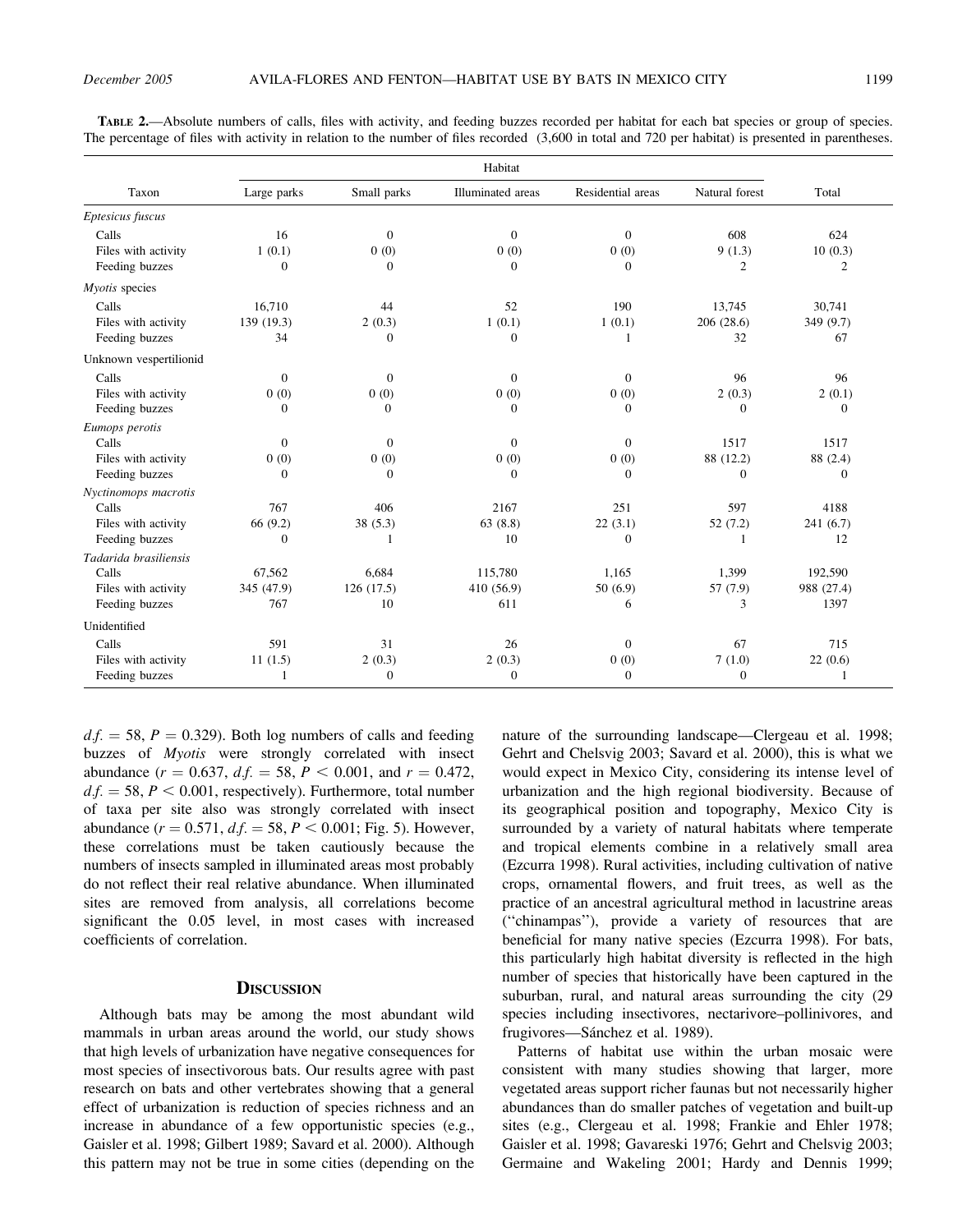TABLE 3.—Statistical parameters obtained by comparing bat activity estimators between habitats by using 1-way analysis of variance (ANOVAs). Only bat taxa present in more than 1 habitat are shown. Log-C = log-number of calls; log-C (time) = log-number of calls when controlling for time (analysis of covariance);  $AF =$  files with activity; Log-FB = log-number of feeding buzzes; LP = large park; SP = small park;  $IA =$  illuminated area;  $RA =$  residential area;  $NF =$  natural forest.

|                       | Bat activity   |                          | ANOVA parameters |             | Habitats showing significant differences                  |  |  |  |  |
|-----------------------|----------------|--------------------------|------------------|-------------|-----------------------------------------------------------|--|--|--|--|
| Taxa                  | estimator      | F<br>df.<br>P            |                  |             | (Tukey test)                                              |  |  |  |  |
| All bats together     | $Log-C$        | 17.39                    | 4                | < 0.001     | $LP > SP$ , RA; IA $> SP$ , RA; NF $> SP$ , RA            |  |  |  |  |
|                       | $Log-C$ (time) | 65.00                    | 4                | < 0.001     | $LP > SP$ , RA, NF; SP > RA; IA > SP, RA, NF; NF > SP, RA |  |  |  |  |
|                       | AF             | 13.00                    | 4                | ${}< 0.001$ | $LP > SP$ , RA; IA $> SP$ , RA; NF $> SP$ , RA            |  |  |  |  |
|                       | $Log-FB$       | 12.36                    | 4                | < 0.001     | $LP > SP$ , RA; IA $> SP$ , RA, NF                        |  |  |  |  |
| Nyctinomops macrotis  | $Log-C$        | 2.88                     | 4                | 0.031       | LP > RA                                                   |  |  |  |  |
|                       | Log-C (time)   | 4.26                     | 4                | 0.002       | $LP > SP$ , RA; IA $> RA$ ; NF $> RA$                     |  |  |  |  |
|                       | AF             | 1.64                     | 4                | 0.177       | None                                                      |  |  |  |  |
|                       | Log-FB         | 1.63                     | 4                | 0.180       | None                                                      |  |  |  |  |
| Tadarida brasiliensis | $Log-C$        | 20.30                    | 4                | < 0.001     | $LP > SP$ , RA, NF; IA $> SP$ , RA, NF                    |  |  |  |  |
|                       | Log-C (time)   | 84.96                    | 4                | < 0.001     | $LP > SP$ , RA, NF; SP > RA, NF; IA > SP, RA, NF; NF > RA |  |  |  |  |
|                       | AF             | 17.59                    | 4                | < 0.001     | $LP > SP$ , RA, NF; IA $> SP$ , RA, NF                    |  |  |  |  |
|                       | $Log-FB$       | 16.31                    | 4                | < 0.001     | $LP > SP$ , RA, NF; IA $> SP$ , RA, NF                    |  |  |  |  |
| Eptesicus fuscus      | $Log-C$        | 4.60                     | 4                | 0.003       | $NF > LP$ , SP, IA, RA                                    |  |  |  |  |
|                       | $Log-C$ (time) |                          |                  |             |                                                           |  |  |  |  |
|                       | AF             | 4.68                     | 4                | 0.003       | $NF > LP$ , SP, IA, RA                                    |  |  |  |  |
|                       | $Log-FB$       | $\overline{\phantom{0}}$ |                  |             |                                                           |  |  |  |  |
| Myotis species        | $Log-C$        | 28.85                    | 4                | < 0.001     | $LP > SP$ , IA, RA; NF $> LP$ , SP, IA, RA                |  |  |  |  |
|                       | $Log-C$ (time) | 102.87                   | 4                | < 0.001     | $LP > SP$ , IA, RA; NF $> LP$ , SP, IA, RA                |  |  |  |  |
|                       | AF             | 11.01                    | 4                | < 0.001     | $LP > SP$ , IA, RA; NF $> SP$ , IA, RA                    |  |  |  |  |
|                       | Log-FB         | 5.79                     | 4                | 0.001       | $NF > SP$ , IA, RA                                        |  |  |  |  |

Kozlov 1996; McGeoch and Chown 1997). Distribution of historical records emphasizes the importance of green areas for bats in Mexico City, because most of the specimens have been collected in the suburbs or in areas with relicts of natural vegetation, particularly from western and southern zones of the city (Sánchez et al. 1989). Similar spatial patterns of species richness and abundance have been reported for the bird assemblage of Mexico City, where southern and western areas of the city, particularly those in the periphery, support highly diverse bird faunas (Nocedal 1987).

Although well-vegetated areas are the main foraging habitat for insectivorous bats within urban landscapes (Everette et al. 2001; Furlonger et al. 1987; Gaisler et al. 1998; Geggie and Fenton 1985; Gehrt and Chelsvig 2003; Kurta and Teramino 1992), sites illuminated with white-light lamps are strongly preferred by some species (Furlonger et al. 1987; Gaisler et al. 1998). Vegetated areas are important because insect productivity increases with vegetation coverage (e.g., Faeth and Kane 1978; Hardy and Dennis 1999; Kozlov 1996; McGeoch and Chown 1997; this study), and proximity of streetlamps to vegetation may be necessary to attract bats in large urban settings (Russo and Jones 2003; Rydell 1992; Rydell and Racey 1995). Observations of Lasiurus borealis, L. cinereus (Furlonger et al. 1987), and E. fuscus (Geggie and Fenton 1985) foraging intensively around streetlamps in rural but not in urban areas support this hypothesis. However, we found high levels of bat activity in illuminated sites located in wellurbanized areas up to 5 km away from large patches of vegetation, suggesting that insect abundance can be more important than proximity to vegetation. Although we found that small parks were not important for foraging bats, we

propose that even small green areas can be important for promoting insect productivity in the city.

Our results clearly show that different species of bats exploit the urban–natural landscape in very distinctive ways. Molossids, particularly T. brasiliensis and N. macrotis, probably benefit most from the creation of urban features, because they were commonly detected at most sites in all habitats. Roosts could be a factor promoting the presence of molossids in cities, because buildings and other structures such as bridges offer many crevicelike sites that resemble natural molossid roosts (Best et al. 1996; Milner et al. 1990; Wilkins 1989). Additionally, we can assume that virtually every site in the city is accessible to molossids, which can travel long distances to reach foraging areas and fly at very high altitudes (Griffin and Thompson 1986; Wilkins 1989).

Flight and echolocation performance may be the most important factors constraining molossids from using the most profitable patches of food in the city. In general, these species have narrow and long wings (high aspect ratio and high wing loading), which make their flight fast and straight but not very maneuverable (Norberg and Rayner 1987; Wilkins 1989). The long or relatively long, narrow-band, low-frequency echolocation calls of molossids are appropriate for detecting large prey and other objects from relatively long distances (Fenton 1990). Together, flight and echolocation features should allow molossids to exploit open habitats where larger prey are abundant. Flight speed and maneuverability of species (a factor related to body size—Norberg and Rayner 1987) also could explain why the smallest molossid (T. brasiliensis) exploited patches of food that were close to ground level (vegetated and illuminated areas). It is possible that the larger and less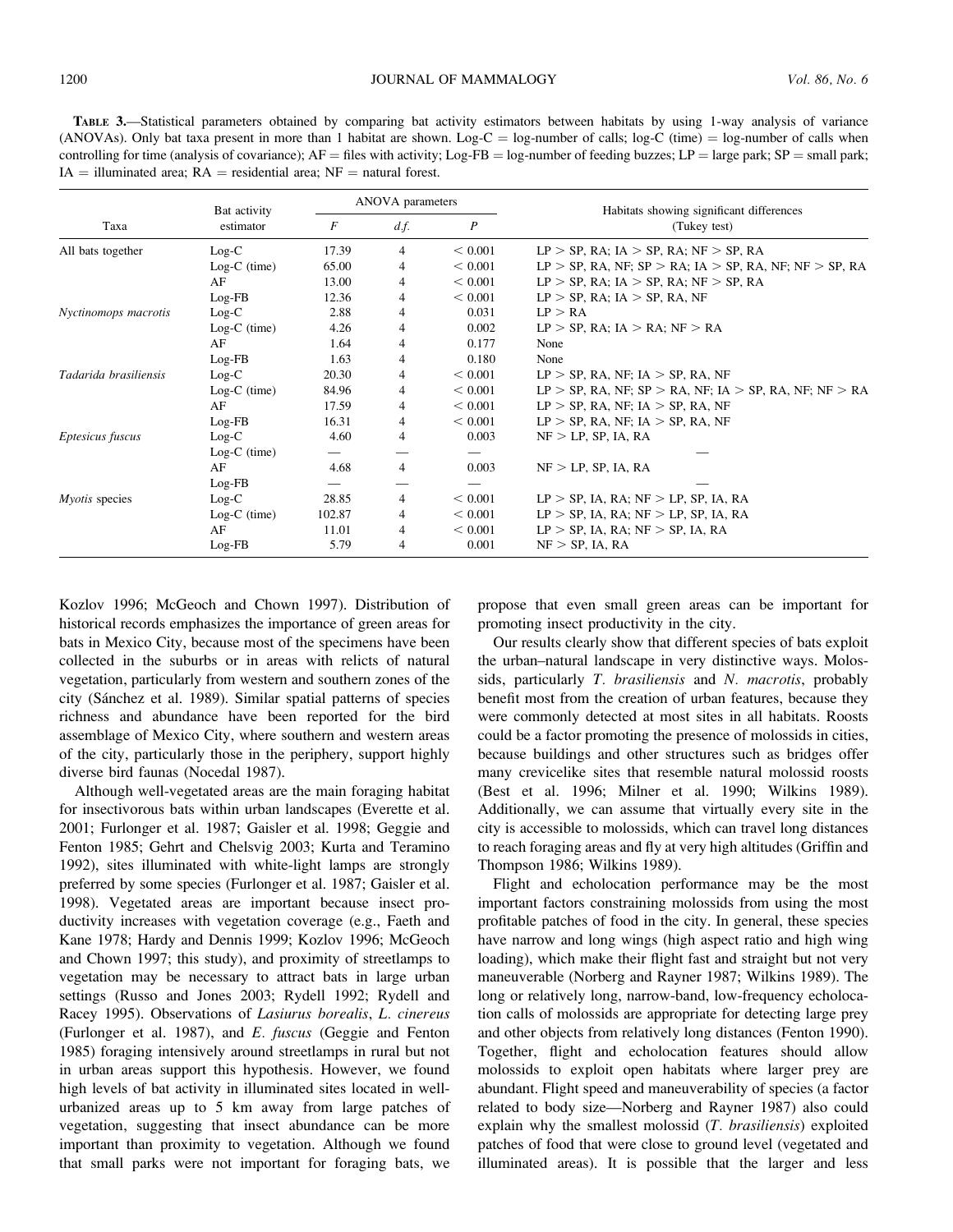

FIG. 4.—Total bat activity (as estimated by the log number of calls recorded per site) in urban parks with different characteristics (number of replicates shown in parentheses): lakeshore areas within large parks (6), vegetated areas within large parks (6), small parks with white-light lamps (3), and small parks with orange-light lamps (9). Error bars represent  $\pm$  1 SE. In both cases differences were significant at the 0.05 level.

maneuverable N. macrotis did not detect patches of prey close to the ground and other objects because it flew higher. The same argument could apply to the even larger  $E$ . perotis, which has been captured in the city (Sánchez et al. 1989), but whose calls were not detected there during this study. All 3 species of molossids were encountered in the surrounding woodland, demonstrating that they are not just city bats.

Some studies have shown that small vespertilionids (Plecotus, Corynorhinus, and Myotis) rarely occur in urban environments or occur only in well-vegetated areas of cities (Evelyn et al. 2004; Furlonger et al. 1987; Gaisler et al. 1998; Gehrt and Chelsvig 2003). In this study, the few sequences of



FIG. 5.—Correlations of relative insect abundance (log numbers) with total bat activity (log number of calls), total number of feeding buzzes, and number of taxa recorded per site. Each point represents 1 of the 60 sampling sites. Correlations were significant for bat activity  $(r = 330)$  and number of taxa recorded per site  $(r = 0.571)$ .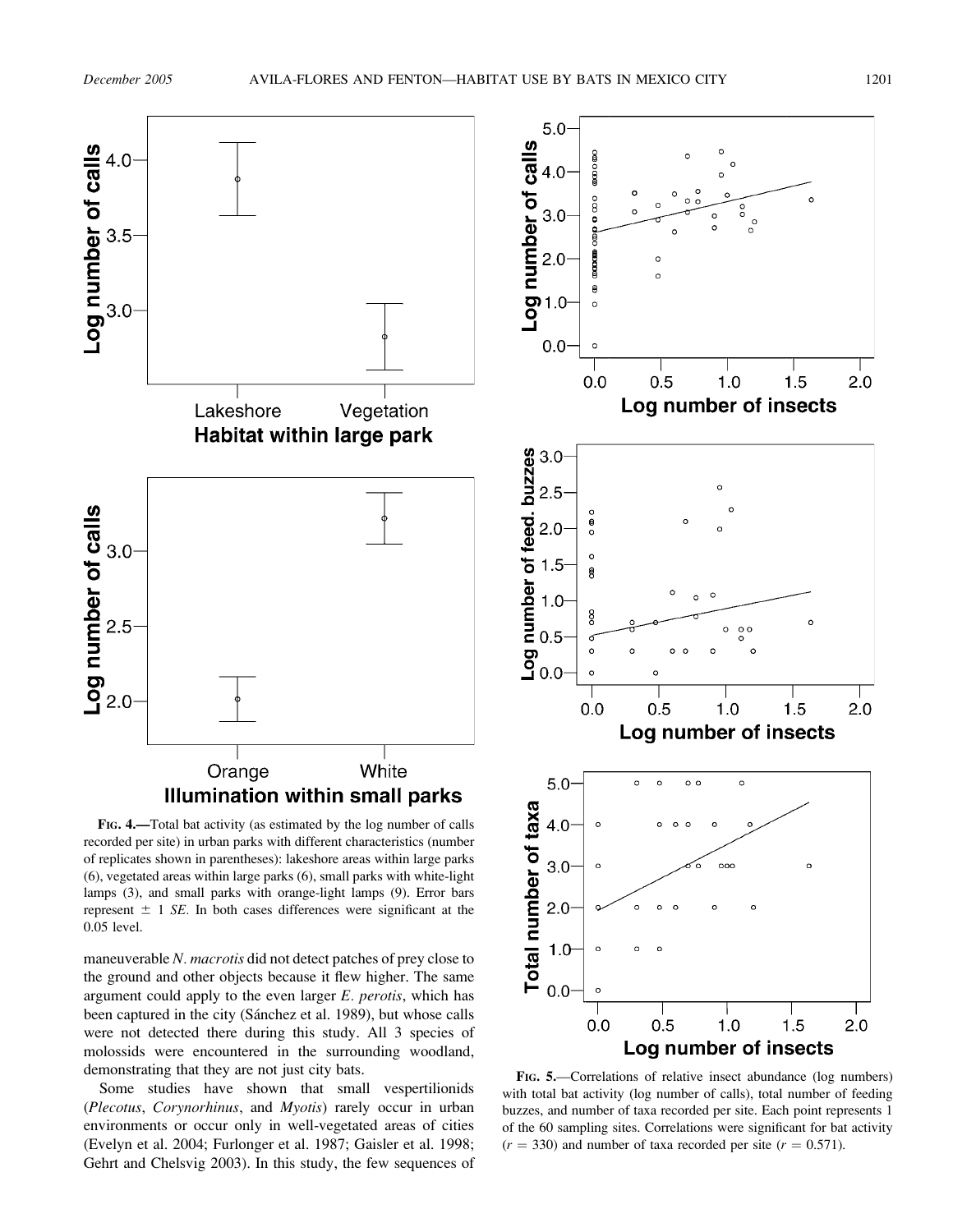Myotis recorded in urban areas came from wealthy residential neighborhoods of southern Mexico City, which encompasses districts characterized by having lower population densities (ranging from 1,700 to 12,200 persons/ $\text{km}^2$ —INEGI 2001) and a higher proportion of green areas than central and northern districts of the city  $(13,000-18,000)$  persons/km<sup>2</sup>—INEGI 2001). These findings agree with those of other studies conducted in natural or seminatural landscapes showing that species of Myotis, Plecotus, and Corynorhinus forage and commute close to vegetation, typically avoiding open areas (Adam et al. 1994; Buford and Lacki 1995; de Jong 1995; Ekman and de Jong 1996; Entwistle et al. 1996; Furlonger et al. 1987; Limpens and Kapteyn 1991; Vaughan et al. 1997). The wing morphology of these small vespertilionids suggests a slow and maneuverable flight (Norberg and Rayner 1987), so they are indeed expected to be active in highly cluttered areas. Additionally, species of Plecotus and Corynorhinus and some species of Myotis produce low-intensity, short, broad-band echolocation calls, which should be effective for operating in clutter (Fenton 1990). However, neither flight nor echolocation parameters explain why we did not record these bats more often along urban tree lines while they were commuting or in other patches of food such as clusters of insects around streetlamps.

We suggest that small vespertilionids avoid using large, well-urbanized areas because they perceive human-made linear features as ''hostile areas'' because of their habit of flying slow and close to the ground (below 12 m, but usually below 5 m— Fenton and Barclay 1980; Fitch et al. 1981; Kurta 1982), which in turn could be related with their short range of detection (e.g., Kalko and Schnitzler 1993; Verboom and Spoelstra 1999). Flying under these circumstances in a highly transited and active city could be dangerous for bats, particularly because they would risk being hit by a vehicle or being bothered by people. Avoidance of well-illuminated areas as a mechanism to reduce predation risk (Rydell and Racey 1995) also could explain the low abundance of vespertilionids in the core of the city.

Our results suggest that patterns of urbanization such as those in Mexico City have negative consequences for most species of insectivorous bats. The only species that seem to tolerate heavy levels of urbanization are those with flexible roost requirements whose flight abilities allow them to reach scarce but predictable sources of food. Therefore, molossids are expected to be usual inhabitants of city cores and other heavily urbanized areas in tropical and subtropical regions. However, it is unknown if these species are able to maintain stable populations within large urban areas. Studies on long-term population dynamics and demography of urban bats are needed to understand the ultimate influence of megaurbanization on bat species.

## **RESUMEN**

Analizamos los patrones de uso de hábitat por murciélagos insectívoros en la Ciudad de México, una de las ciudades más grandes y más pobladas del mundo. Se pusieron a prueba las siguientes hipótesis: los parches con mayor abundancia de alimento, esperados en las áreas con mayor cobertura vegetal, presentan mayores niveles de actividad de murciélagos; y las especies de vuelo rápido son las más beneficiadas por la urbanizacio´n. Comparamos los niveles de actividad de murciélagos insectívoros así como la abundancia relativa de insectos en 5 hábitats: parques grandes, parques chicos, áreas abiertas iluminadas, zonas habitacionales y bosque natural. Realizamos el muestreo de murciélagos e insectos cada 2 semanas en 12 sitios por hábitat durante el verano de 2002. Evaluamos la actividad de murciélagos mediante el análisis de 3,600 secuencias de sonido de 1 min de duración. El número promedio de taxa por sitio fue significativamente más alto en el bosque natural que en los ha´bitats urbanos, pero los niveles de actividad total fueron significativamente más altos en los parques grandes y en las áreas iluminadas que en los parques chicos, zonas habitacionales y bosque natural. Los murciélagos vespertiliónidos (Eptesicus fuscus, Myotis y una especie no identificada), junto con Eumops perotis, fueron registrados casi exclusivamente en las áreas verdes de mayor extensión (parques grandes y bosque natural). El molósido Nyctinomops macrotis utilizó el mosaico urbano–natural de manera mucho más homogénea, mientras que Tadarida brasiliensis utilizó sitios urbanos (áreas iluminadas y parques grandes) con mayor frecuencia. La abundancia de insectos fue más alta en parques grandes y en el bosque natural, y se correlacionó significativamente con la actividad total de murciélagos y con el nùmero de taxa registrado por sitio. Los patrones de uso de ha´bitat observados pueden ser explicados tomando en cuenta las características del vuelo y ecolocalización de cada especie. Aunque algunas especies explotaron de manera exitosa sitios altamente urbanizados, se requiere de extensas áreas verdes para mantener la mayor diversidad de murciélagos insectívoros en la Ciudad de México.

# **ACKNOWLEDGMENTS**

We are indebted to A. de Villa-Meza for her assistance at every stage of the fieldwork. Thanks to all the people who collaborated during the bat monitoring in Mexico City, especially to J. Cruzado, S. Biscardi, C. Galicia, M. A. Hernández, B. Victoria, and H. Zarza. F. J. Navarro-Frías provided valuable information about bats of Milpa Alta. We acknowledge Program for Conservation of Mexican Bats (PCMM), R. A. Medellín and L. Avila for kindly providing logistical support in Mexico City. Thanks to Parque Ecológico de Xochimilco and Dirección de Bosques Urbanos del Distrito Federal for allowing us to work in urban parks. B. J. Stutchbury, N. D. Yan, and D. Russo provided helpful comments at different stages of the manuscript. Grants were provided by Consejo Nacional de Ciencia y Tecnología (Mexico), Natural Sciences and Engineering Research Council of Canada, and York University (Canada).

#### LITERATURE CITED

- ADAM, M. D., M. J. LACKI, AND T. G. BARNES. 1994. Foraging areas and habitat use of the Virginia big-eared bat in Kentucky. Journal of Wildlife Management 58:462–469.
- ANIMAL CARE AND USE COMMITTEE. 1998. Guidelines for the capture, handling, and care of mammals as approved by the American Society of Mammalogists. Journal of Mammalogy 79:1416–1431.
- ARITA, H. T., AND J. ORTEGA. 1998. Neotropical–Nearctic limits in Middle America as determined by distributions of bats. Journal of Mammalogy 79:772–783.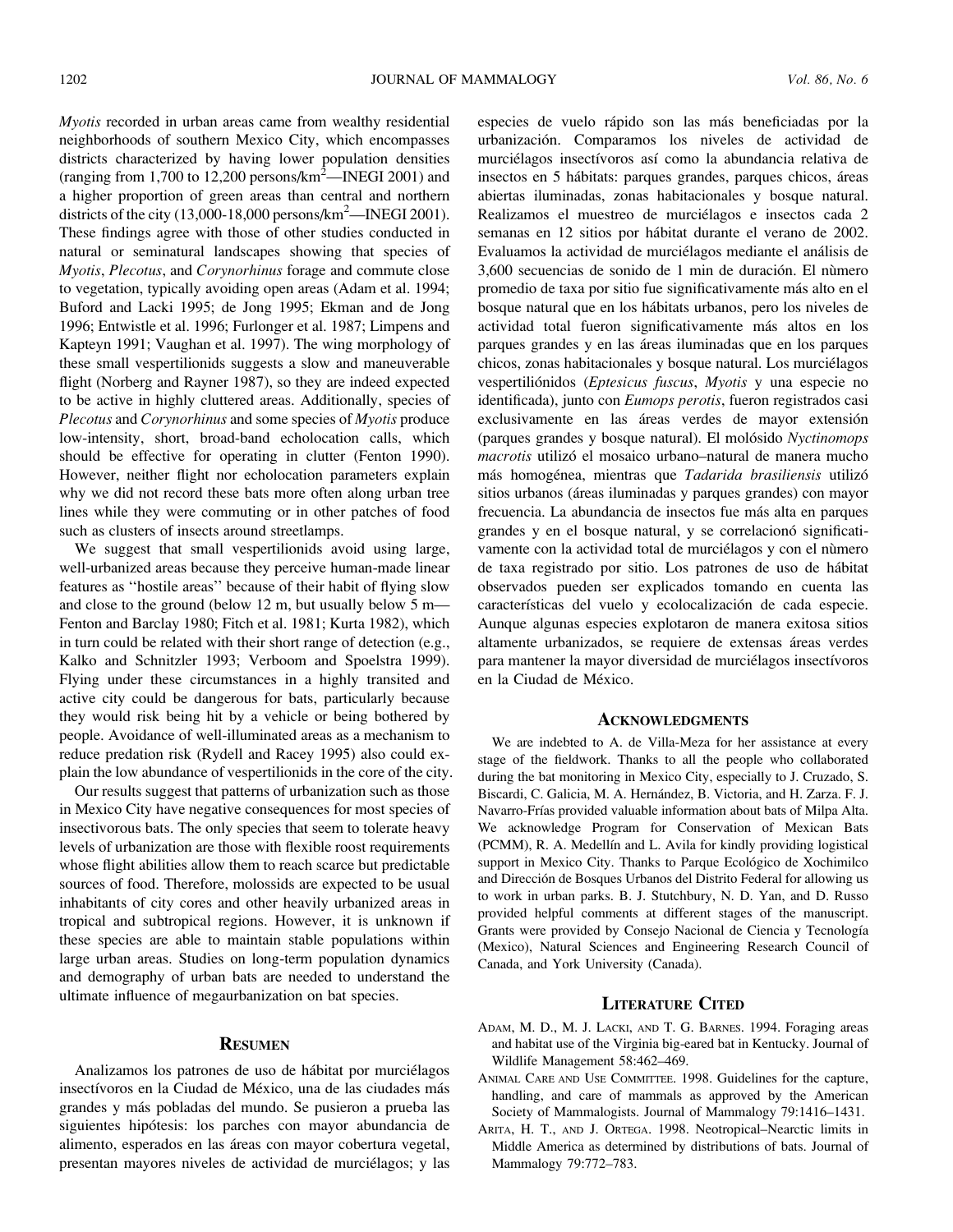- AVILA-FLORES, R. 2003. Habitat use by foraging insectivorous bats in a large urban mosaic. M.S. thesis, York University, Toronto, Ontario, Canada.
- BARCLAY, M. R., J. H. FULLARD, AND D. S. JACOBS. 1999. Variation in the echolocation calls of the hoary bat (Lasiurus cinereus): influence of body size, habitat structure, and geographic location. Canadian Journal of Zoology 77:530–534.
- BELL, G. P. 1980. Habitat use and response to patches of prey by desert insectivorous bats. Canadian Journal of Zoology 58: 1876–1883.
- BEST, T. L., W. M. KISER, AND P. W. FREEMAN. 1996. Eumops perotis. Mammalian Species 534:1–8.
- BETTS, B. J. 1998. Effects of interindividual variation in echolocation calls on identification of big brown and silver-haired bats. Journal of Wildlife Management 62:1003–1010.
- BLAKE, D., A. M. HUTSON, P. A. RACEY, J. RYDELL, AND J. R. SPEAKMAN. 1994. Use of lamplit roads by foraging bats in southern England. Journal of Zoology (London) 234:453–462.
- BUFORD, L. S., AND M. J. LACKI. 1995. Habitat use by Corynorhinus townsendii virginianus in the Daniel Boone National Forest. American Midland Naturalist 134:340–345.
- CLERGEAU, P., J. P. L. SAVARD, G. MENNECHEZ, AND G. FALARDEAU. 1998. Bird abundance and diversity along an urban–rural gradient: a comparative study between two cities on different continents. Condor 100:413–425.
- DE JONG, J. 1995. Habitat use and species richness of bats in a patchy landscape. Acta Theriologica 40:237–248.
- EKMAN, M., AND J. DE JONG. 1996. Local patterns of distribution and resources utilization of 4 bat species (Myotis brandti, Eptesicus nilssoni, Plecotus auritus and Pipistrellus pipistrellus) in patchy and continuous environments. Journal of Zoology (London) 238:571–580.
- ENTWISTLE, A. C., P. A. RACEY, AND J. R. SPEAKMAN. 1996. Habitat exploitation by a gleaning bat, Plecotus auritus. Philosophical Transactions of the Royal Society of London, B. Biological Sciences 351:921–931.
- EVELYN, M. J., D. A. STILES, AND R. A. YOUNG. 2004. Conservation of bats in suburban landscapes: roost selection by Myotis yumanensis in a residential area in California. Biological Conservation 115: 463–473.
- EVERETTE, A. L., T. J. O'SHEA, L. E. ELLISON, L. A. STONE, AND J. L. MCCANCE. 2001. Bats use of a high-plains urban wildlife refuge. Wildlife Society Bulletin 29:967–973.
- EZCURRA, E. 1998. De las chinampas a la megalopolis: el medio ambiente en la cuenca de México. 2nd ed. La Ciencia Para Todos, Fondo de Cultura Económica 91:1-119.
- EZCURRA, E., AND M. MAZARI-HIRIART. 1996. Are megacities viable? A cautionary tale from Mexico City. Environment January–February: 6–15, 26–32.
- FAETH, S. H., AND T. C. KANE. 1978. City parks as islands for Diptera and Coleoptera. Oecologia 32:127–133.
- FENTON, M. B. 1990. The foraging behaviour and ecology of animaleating bats. Canadian Journal of Zoology 68:411–422.
- FENTON, M. B., AND R. M. R. BARCLAY. 1980. Myotis lucifugus. Mammalian Species 142:1–8.
- FENTON, M. B., AND G. K. MORRIS. 1976. Opportunistic feeding by desert bats (Myotis spp.). Canadian Journal of Zoology 54:526-530.
- FERNÁNDEZ-JURICIC, E. 2000. Avifaunal use of wooded streets in an urban landscape. Conservation Biology 14:513–521.
- FERNÁNDEZ-JURICIC, E., AND J. JOKIMÄKI. 2001. A habitat island approach to conserving birds in urban landscapes: case studies from southern and northern Europe. Biodiversity and Conservation 10:2023–2043.
- FITCH, J. H., K. A. SHUMP, JR., AND A. U. SHUMP. 1981. Myotis velifer. Mammalian Species 149:1–5.
- FRANKIE, G. W., AND L. E. EHLER. 1978. Ecology of insects in urban environments. Annual Review of Entomology 23:367–387.
- FURLONGER, C. L., H. J. DEWAR, AND M. B. FENTON. 1987. Habitat use by foraging insectivorous bats. Canadian Journal of Zoology 65: 284–288.
- GAISLER, J., J. ZUKAL, Z. REHAK, AND M. HOMOLKA. 1998. Habitat preference and flight activity of bats in a city. Journal of Zoology (London) 244:439–445.
- GAVARESKI, C. A. 1976. Relation of park size and vegetation to urban bird populations in Seattle, Washington. Condor 78:375–382.
- GEGGIE, J. F., AND M. B. FENTON. 1985. A comparison of foraging by Eptesicus fuscus (Chiroptera: Vespertilionidae) in urban and rural environments. Canadian Journal of Zoology 63:263–266.
- GEHRT, S. D., AND J. E. CHELSVIG. 2003. Bat activity in an urban landscape: patterns at the landscape and microhabitat scale. Ecological Applications 13:939–950.
- GERMAINE, S. S., AND B. F. WAKELING. 2001. Lizard species distributions and habitat occupation along an urban gradient in Tucson, Arizona, USA. Biological Conservation 97:229–237.
- GILBERT, O. L. 1989. The ecology of urban habitats. Chapman & Hall, London, United Kingdom.
- GRIFFIN, D. R., AND D. THOMPSON. 1986. High altitude echolocation of insects by bats. Behavioral Ecology and Sociobiology 10: 303–306.
- GRIFFIN, D. R., F. A. WEBSTER, AND C. R. MICHAEL. 1960. The echolocation of flying insects by bats. Animal Behaviour 8:141–154.
- HARDY, P. B., AND L. H. DENNIS. 1999. The impact of urban development on butterflies within a city region. Biodiversity and Conservation 8:1261–1279.
- HICKEY, M. B. C., L. ACHARYA, AND S. PENNINGTON. 1996. Resource partitioning by two species vespertilionid bats (Lasiurus cinereus and Lasiurus borealis) feeding around street lights. Journal of Mammalogy 77:325–334.
- INEGI (INSTITUTO NACIONAL DE ESTADÍSTICA, GEOGRAFÍA E IN-FORMÁTICA). 2001. Estadísticas del medio ambiente del Distrito Federal y Zona Metropolitana 2000. Instituto Nacional de Estadística, Geografía e Informática, Mexico City, Mexico.
- JOKIMÄKI, J. 1999. Occurrence of breeding bird species in urban parks: effects of park structure and broad-scale variables. Urban Ecosystems 3:21–34.
- JONES, G., AND A. F. JAYNE. 1988. Bats in Avon: their distribution in relation to the urban environment. Proceedings of the Bristol Naturalists' Society 48:31–51.
- KALKO, E. K. V., AND H.-U. SCHNITZLER. 1993. Plasticity in echolocation signals of European pipistrelle bats in search flight: implications for habitat use and prey detection. Behavioral Ecology and Sociobiology 33:415–428.
- KOZLOV, M. V. 1996. Patterns of forest insect distribution within a large city: microlepidoptera in St. Peterburg, Russia. Journal of Biogeography 23:95–103.
- KUNZ, T. H. 1988. Methods of assessing the availability of prey to insectivorous bats. Pp. 191–210 in Ecological and behavioral methods for the study of bats (T. H. Kunz, ed.). Smithsonian Institution Press, Washington, D.C.
- KURTA, A. 1982. Flight patterns of Eptesicus fuscus and Myotis lucifugus over a stream. Journal of Mammalogy 63:335–337.
- KURTA, A., AND J. A. TERAMINO. 1992. Bat community structure in an urban park. Ecography 15:257–261.
- LIMPENS, H.J.G.A., AND K. KAPTEYN. 1991. Bats, their behaviour and linear landscape elements. Myotis 29:39–48.